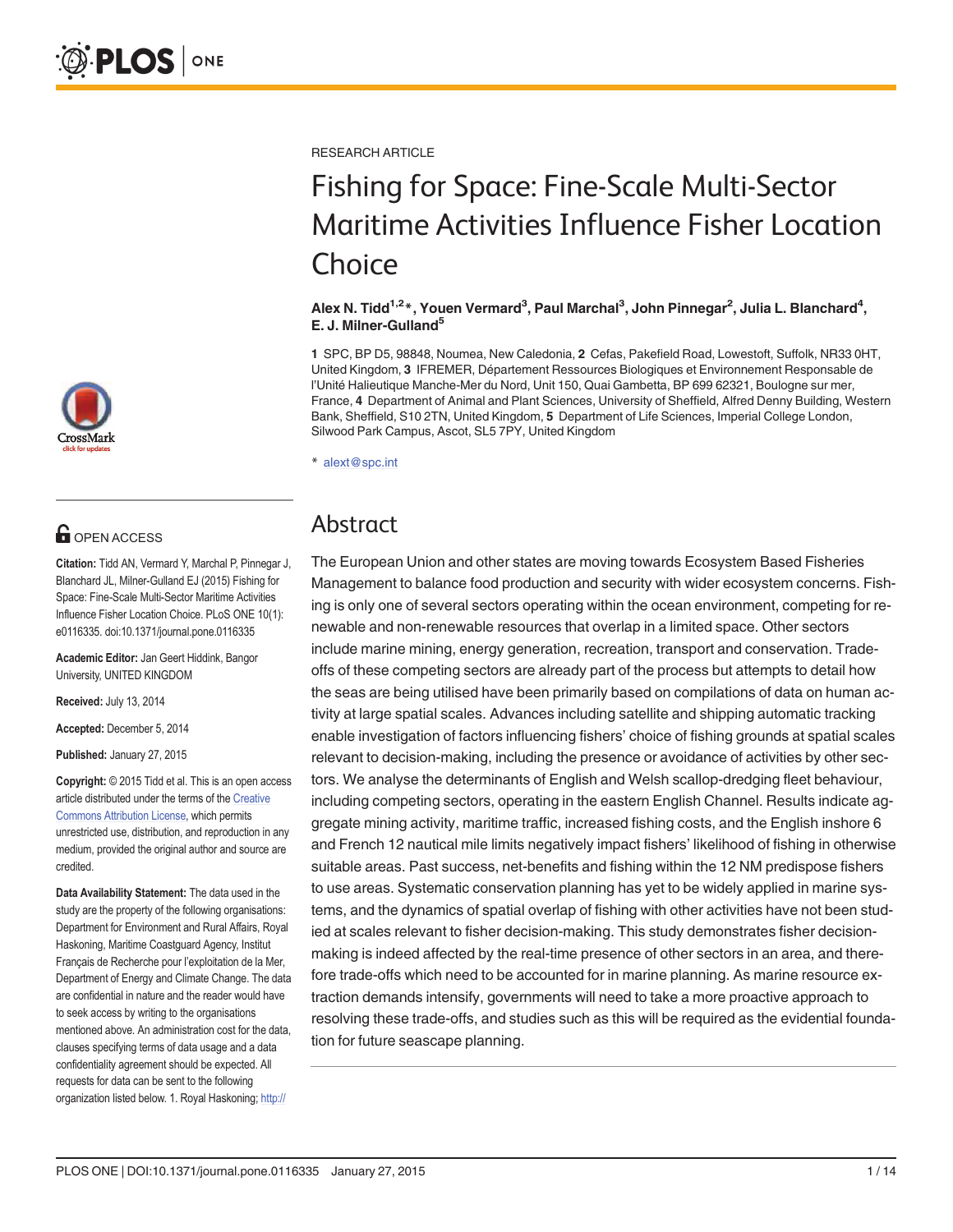<span id="page-1-0"></span>

[www.royalhaskoningdhv.com/en-gb/united-kingdom/](http://www.royalhaskoningdhv.com/en-gb/united-kingdom/contact-us) [contact-us](http://www.royalhaskoningdhv.com/en-gb/united-kingdom/contact-us). 2. Department for Environment and Rural Affairs (Defra); Marine and Fisheries Evidence Unit, Defra, Nobel House, 17 Smith Square, London SW1P 3JR; 3. Maritime Coastguard Agency (MCA): Spring Place, 105 Commercial Road, Southampton SO15 1EG; 4. Department of Energy and Climate Change (DECC); 3 Whitehall Place, London SW1A 2AW; 5. Institut Français de Recherche pour l'exploitation de la Mer (IFREMER): 150 Quai Gambetta, 62200 Boulogne-sur-Mer, France.

Funding: The research leading to these results has received funding from the European Union's Seventh Framework Programme for research, technological development and demonstration (FP7/2007–2013) within the Ocean of Tomorrow call under Grant Agreement No.266445 for the project Vectors of Change in Oceans and Seas Marine Life, Impact on Economic Sectors "(VECTORS)" and Cefas United Kingdom (Project Cefas Seedcorn). The funders had no role in study design, data collection and analysis, decision to publish, or preparation of the manuscript.

Competing Interests: The authors have declared that no competing interests exist.

#### Introduction

As human population growth continues to increase there is a need to balance competing demands for natural resources. Traditionally seen as a common property resource, the sea is confronted increasingly with competition for space by competing sectors, e.g. fisheries, oil and gas exploitation, aggregate extraction, wind energy, shipping and transport, recreation, dumping and the military activities. Spatial planning and the regulation of human activities and pressures at sea are therefore becoming a concern, especially given that some resources are limited in space and quantity. Since 2008, the European Union has placed a responsibility on member states to achieve common principles based on the "Roadmap for spatial planning"  $[1]$  $[1]$ , which falls under the Integrated Maritime Policy (IMP; [\[2](#page-11-0)]), and is generally referred to as Maritime Spatial Planning (MSP). The objectives of MSP are to manage anthropogenic activities in space and time, precluding or minimising conflicts between competing sectors without negatively impacting the ecosystem, operating within the Marine Strategy Framework Directive (MFSD; [\[3](#page-11-0)]). However, because sectors at sea can change rapidly and the complexities of natural systems are linked and inter-reliant, a management decision for one sector may affect others, and MSP needs to be treated as a process of continuous, adaptive management process.

Given the importance of MSP, several writers have stressed the importance of fleet-based spatial management in the commercial fisheries sector  $[4]$ ,  $[5]$ , accounting for different fleet activities at a scale fine enough to be integrated into the MFSD process. To date, integration has been difficult owing to the broad scale (ICES statistical rectangle  $\sim$  900 nautical miles<sup>2</sup>) at which some data (e.g. landings) are reported. With the emergence of Vessel Monitoring Systems (VMS) over the past decade, however, MSP is now potentially possible at a finer scale. Issues of data confidentiality between member states have hampered the use of this information, and there is also a historic reluctance of fishers to provide accurate landings information for fear of conceding knowledge of profitable fishing grounds [[6\]](#page-12-0), and that the information might be used against their interests by other authorities. For example [[7\]](#page-12-0) suggested that fishers are concerned that conservationists might identify productive fishing grounds as suitable for Marine Protected Areas (MPAs), or fisheries managers might implement tighter enforcement constraints. In the light of the limited data availability and confidentiality, fisheries managers are looking now for alternative approaches to assist spatial planning, which will reduce implementation error i.e. where the effects of management differ from that intended  $[8]$ .

One such approach involves anticipating fisher behaviour in response to regulation. Fisher behaviour cannot be predicted with certainty because of the many factors which influence where and when a fisher will operate. However, if managers can better anticipate fisher behaviour, then they may be able to reduce the unanticipated side-effects of management actions aimed both at the fishery sector and at other sectors. Traditional fisheries management treats fishers as static and homogenous with no consideration of their behaviour and individual aims [\[9](#page-12-0)], [[10](#page-12-0)]. Recent studies have applied random utility model (RUM) methodology [[11](#page-12-0)]–[\[13\]](#page-12-0) to this issue, because such models offer an opportunity to study individual behaviour at a finer scale of space and time than previous approaches [[14](#page-12-0)].

The objective of the present study was to model the key determinants of where fishers choose to fish, building on retrospective time-series and including interactions with a selection of key sectors also competing for space in the area. In this study we acquired data for the English and Welsh scallop-dredging fleet operating in the eastern English Channel (ICES Division VIId) and these fleets form the basis of our case study. This area also contains one of the busiest shipping lanes in the world, the route between the Atlantic Ocean and the North Sea, which we hypothesise might have a negative impact on commercial fishers. There are also several active marine aggregate extraction sites and fishers have expressed concerns about the accumulation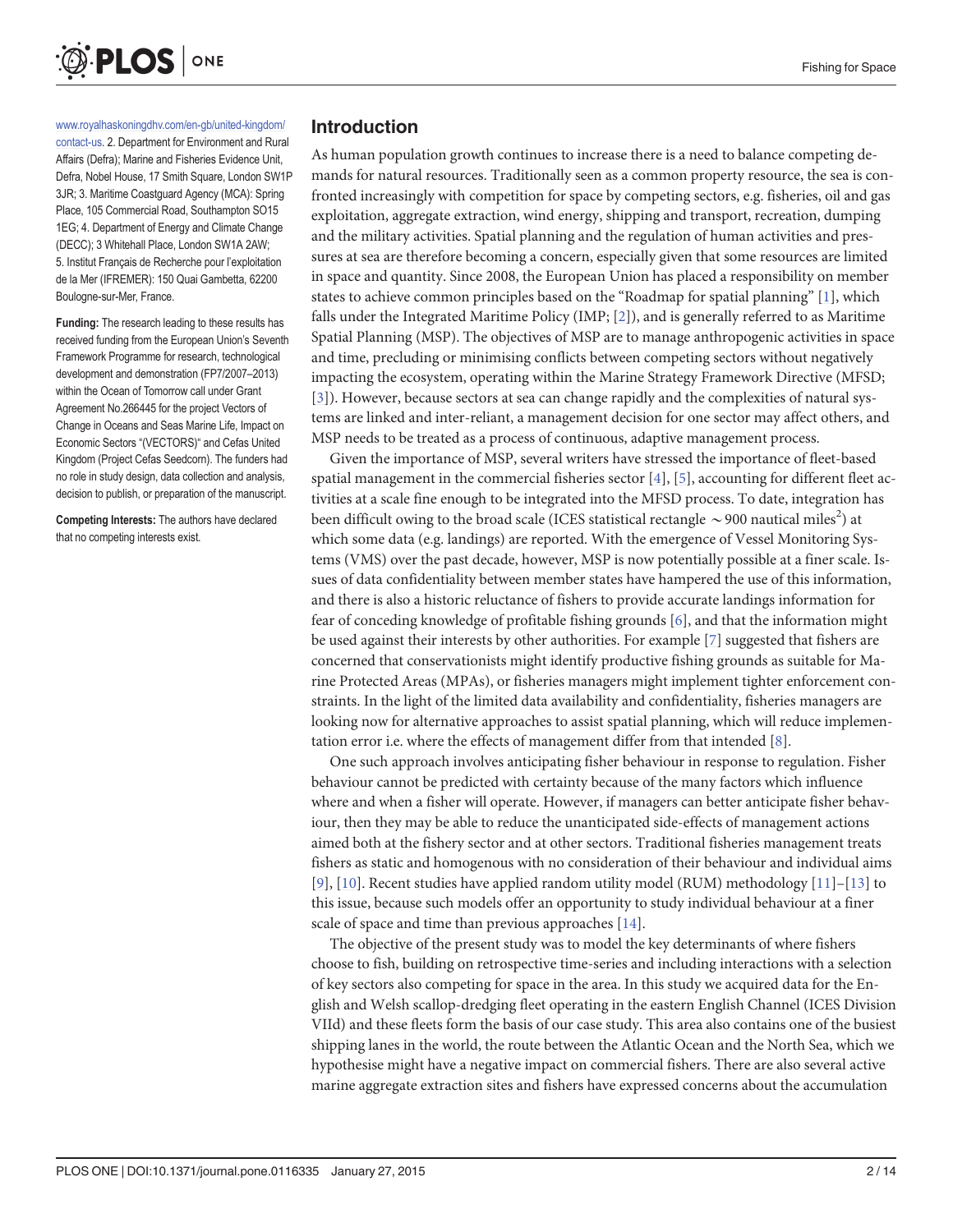<span id="page-2-0"></span>

Figure 1. Spatial overlap of sectors (coloured pixels represent maritime traffic densities, thick and thin white lines the12 and 6 mile limits respectively, aggregate mining sites (labelled) and the dashed black line proposed Special Areas of Conservation) within the English Channel.

doi:10.1371/journal.pone.0116335.g001

of such sites and the effect of fishing pressure concentrating elsewhere for fear of gear damage, and the sustainability of fish stocks that are already heavily exploited in these areas  $[15]$ . The fishing restrictions in the area consist of local English bylaws prohibiting beam trawlers of  $>$  = 300 horsepower or 70 gross registered tons from the 12 mile belt of sovereign waters around the English coast to restrict competition with the inshore sole fishing fleet (Fig. 1). This ruling also prevents fishing by any international fishing vessel, though the area can be used for safe passage. There is a further 6 mile restricted zone to assist inshore vessels by prohibiting some fishing vessels of size >14m (depending on which regional Inshore Fishery and Conservation Area—IFCA they fall under) and limitations on scallop vessels with a certain number of dredges. Most of the vessels operating in the region are small  $(<10 \text{ m})$  inshore boats that deploy gillnets, trawls, longlines, traps and pots, and target sole (Solea solea), plaice (Pleuronectes platessa), cod (Gadus morhua), bass (Dicentrarchus labrax) and some skates and rays (Rajidae;  $[16]$  $[16]$ ).

A mixed logit RUM was developed to analyse the determinants of fisher behaviour at a fine scale using English and Welsh VMS data. This model evaluates the effect of the key potential competing sectors on fishing behaviour. Suggestions are then made as to how the method can be used in integrated MSP in anticipation of the potential establishment of Special Areas of Conservation (SACs) in the area as part of UK commitments to the EU's Habitats Directive [\[17](#page-12-0)] or Marine Conservation Zones (MCZs) under the UK Marine and Coastal Access Act 2009.

#### Materials and Methods

#### Ethics Statement

I confirm that the author adhered to general guidelines for the ethical use of humans and animals.

#### The UK scallop fleet

The UK scallop (Pecten maximus) industry is one of the UKs most valuable fisheries and was valued at  $>$ £66.9 million (58000 tonnes), £16 million in the Channel alone in 2012 [\[18](#page-12-0)], employing >13000 people in the catching sector and 17 000 in the processing sector [\[19\]](#page-12-0). Scallops are fished in one of three ways, dredging, trawling and hand-diving. Dredging is the most common method (95% of king scallops landed in UK are caught using dredges [\[20](#page-12-0)] and 2–4% of king scallops are hand collected by divers,  $[21]$  $[21]$  $[21]$ ). Scallop dredges consist of a heavy metal frame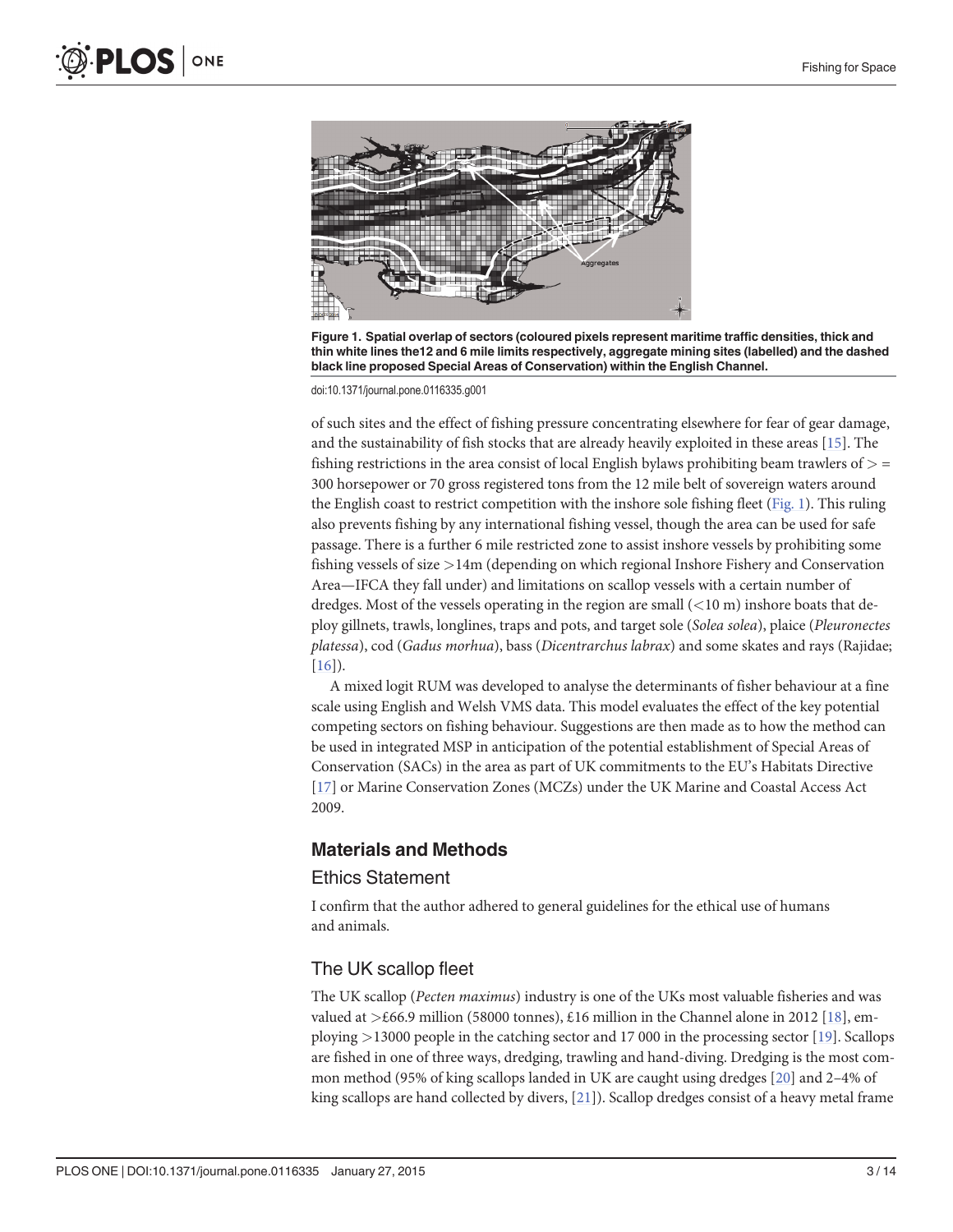<span id="page-3-0"></span>with a chain mesh and a set of spring-loaded teeth pointed downwards to assist in raking out the scallops into the dredge's chain mesh. These dredges are connected to a beam, which in turn is connected to warps that are towed over the seabed by the fishing vessel. Queen scallops (Aequipecten opercularis) are typically caught in much the same way however queen scallops are active swimmers and fishers are able to engage in trawling for them during seasonal king scallop dredging restrictions.

Variability in landings and in number of vessels operating, resulting from fluctuations in good recruitment, market demand, regulations and more recently fuel price, are common features of scallop fisheries. Generally current management of scallop fisheries is through minimum landing sizes and the numbers of dredges regulated by local sea fisheries committees, as there are no catch limitations. The UK scallop-dredging fleet is said to be nomadic in nature, moving around the UK coast to fish wherever scallop abundance is best and operating there until those grounds become economically non-viable. They then return a few years later when stocks there have recovered [\[19\]](#page-12-0). In recent years, there has been an increase in the number of vessels operating in the eastern English Channel fishery. This may partly be due to more restricted fishing opportunities elsewhere, such as in Cardigan Bay [\[22](#page-12-0)], but also the Prohibition of Fishing for Scallops (Scotland) Order 2003 banning the use of more than 14 dredges per side anywhere in Scottish waters [[23](#page-12-0)] hence displacing larger vessels which use a greater number of dredges to other locations. However Defra [[19](#page-12-0)] suggest that this increase is predominantly among the larger ( $\geq$ 15 m long), more powerful, vessels and is also due to an increase in scallop abundance resulting from enhanced recruitment.

#### Data

The UK's Department for the Environment, Food and Rural Affairs (Defra) database for fishing activity and the fleet register were used to select commercial landing and vessel data from the English and Welsh fleet (excluding Scottish and Northern Irish data due to confidentiality issues). Individual trip data for commercial scallopers were collated for the years 2005–2010. The data collected for each vessel included species landed, hours fished, landed weight per ICES statistical rectangle (kg), month of fishing, year of fishing and total value of the catch by species, vessel and trip. Within the EU, it is currently only a requirement for vessels  $>$ 10 m long to submit logbooks, but the database also contains a subset of catch from <10 m vessels that historically reported their catches.

Methodology for the definition of fleets was based on the European Commission's Data Collection Regulation (DCR; [[24](#page-12-0)]). VMS monitoring in the European Union [\[25\]](#page-12-0), [\[26\]](#page-12-0) has been in place since 2000, initially for fishing vessels of  $\geq$  24 m long, post-2005 for vessels  $\geq$ 15 m long, and in 2012  $\geq$  12 m long. The data are required by regulatory authorities for vessel monitoring purposes (and nowadays, increasingly for scientific research) and are characterised by a ping every 2h giving position, course and speed. Over the past few years, authors such as [\[27](#page-12-0)], [\[28\]](#page-12-0) and [[29\]](#page-12-0) have described methods to determine fishing or steaming activities from unprocessed VMS data. No individual method has been adopted as definitive, so the data for the years 2005–2010 were processed as described by [[28](#page-12-0)]. Logbook data and VMS fishing records were combined by vessel and ICES rectangle, forming a detailed dataset of fishing activity. The ICES rectangle was further formatted into 200 (3 $^{\prime} \times$  3 $^{\prime}$ ) squares and all the coordinates from the VMS data were assigned into these spatial units.

Marine diesel prices, excluding value-added tax and duty, were obtained from the UK Department of Energy and Climate Change. Aggregate-extraction intensity data by month for the years 2005–2010 were obtained from the UK's Royal Haskoning and the Institut Français de Recherche pour l'Exploitation de la Mer. Shipping/transport traffic information was obtained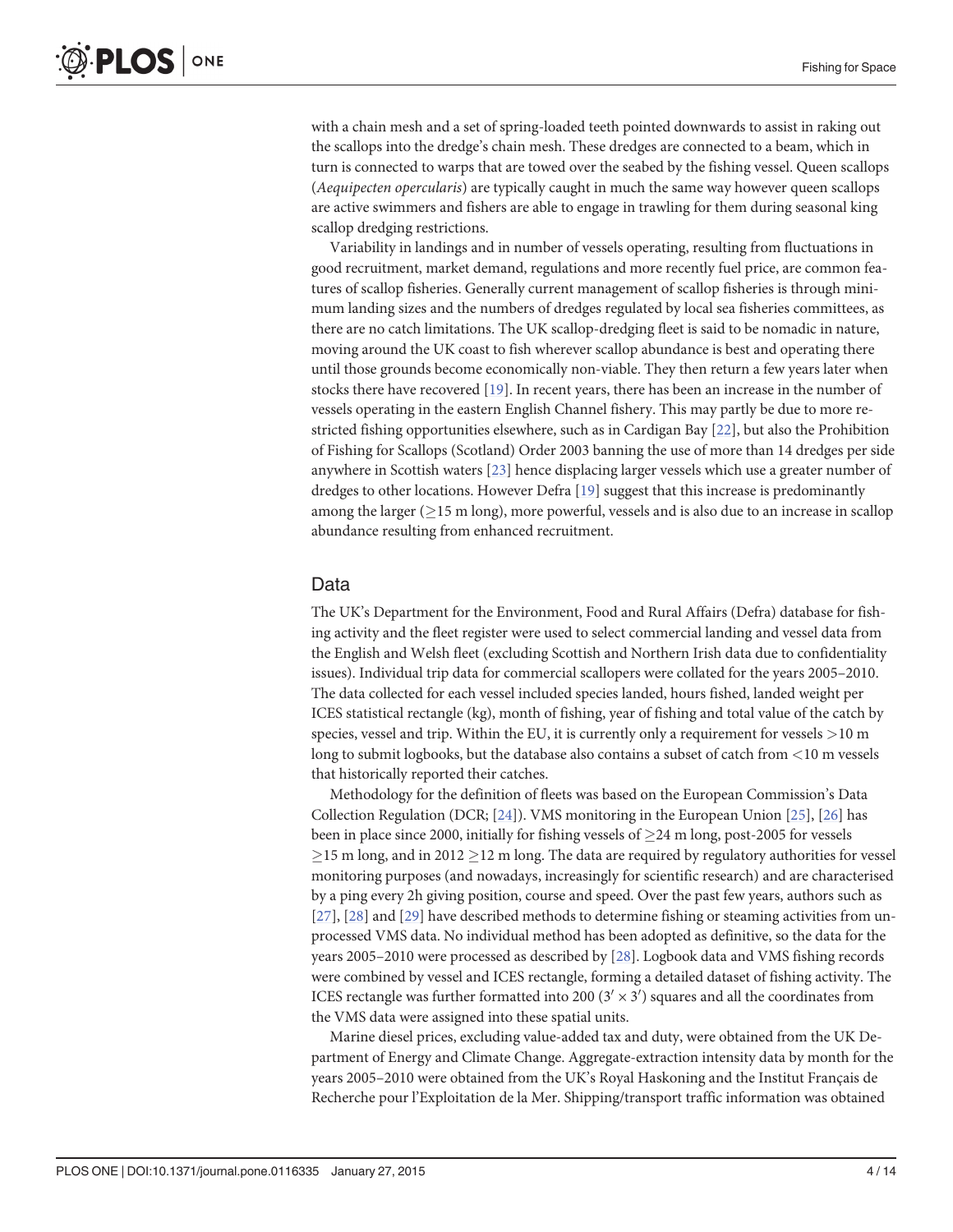<span id="page-4-0"></span>from the Automatic Identification System (AIS) of the UK Maritime Coastguard Agency. UK 6-mile and French 12-mile limits were added to the maritime activities dataset because it was thought that competition for space with the local inshore fleet would be an influencing factor.

#### The model

Having populated the dataset with all covariates, we developed a mixed RUM to determine the key determinants of fisher behaviour in relation to competing sectors and fishing-specific covariates. We hypothesise that key competing sectors of activity as well as fishing costs (i.e. fuel price) negatively impact the spatial coverage of fishing operations (as presented in [Fig. 2](#page-5-0)), in contrast to expected vpue and past effort (knowledge or habit) which positively influence fishing operations. Pioneering research by  $[30]$ ,  $[31]$  on the use of discrete choice and economics methodologies demonstrated the relationship between utility maximization and discrete choice, where utility influences individual choice with a deterministic and stochastic error component. RUM derives its name from discrete utility maximization and assumes that the choices are random to the analyst. A mixed logit choice RUM was implemented because it relaxes the non-IIA (Independence of Irrelevant Alternatives) assumptions associated with preference heterogeneity among fishers. This approach is efficient in dealing with panel data for repeated individual choices, as is the case within this study. For a detailed explanation of mixed logit, see [[32](#page-13-0)] and [[33](#page-13-0)]. Succinctly, the total utility  $\mu_{nit}$  of fisher *n* for site *j* in trip *t* is

$$
\mu_{njt} = \beta'_n x_{njt} + \varepsilon_{njt}.\tag{1}
$$

where  ${\beta'}_n$   $x_{njt}$  represents the observed utility and  $\varepsilon_{njt}$  is the error distribution that is part-correlated and part independently and identically distributed (iid) over alternatives and individuals [\[31](#page-13-0)], [\[34\]](#page-13-0). Within the mixed logit framework,  $\beta_n$  was assumed to follow a normal distribution, and for a given value of  $n$  (for simplicity disregarding  $t$ ), the conditional probability of choice  $j$ across all other choices  $j = 1$  to *I* is estimated by drawing random values  $\beta$  by simulation using

$$
P_{nj}(\beta_n) = \frac{\exp(\beta_n x_{nj})}{\sum_{j=1}^J \exp(\beta_n x_{nj})},\tag{2}
$$

where  $\beta_n$  is a vector of coefficients that varies across individuals, and  $x_{ni}$  is a vector of the attributes of each of the choices made. All covariates met the normality assumption following logtransformation. The analysis on 3019 observations was carried out in the SAS package PROC MDC [\[35\]](#page-13-0) using quasi-Newton optimisation and 100 Halton draws.

#### The definition of choice set

When designing RUMs, fisheries scientists are confronted with the problem of creating a choice set, which covers the individual sites to which a fisher travels to fish. If sites are too small (individual latitude/longitude positions), there may not be sufficient site-specific information, but if they are too large, important site-specific information can be lost when aggregating, losing information valuable to policy-makers. Fishers have prior knowledge of resource distribution and habitat [[36](#page-13-0)], [[37](#page-13-0)], and scallops are relatively static molluscs, suggesting that in future years, any choice set will be subject to relatively little change. On the basis of this assumption, the predetermined area making up the choice set for this study was based on the 2005–2010 effort distribution of scallop dredgers plotted from the VMS records ([Fig. 2](#page-5-0)). A trade-off in scale was necessary so the dataset was grouped into 45 sub-rectangles, determining the choice set ([Fig. 3](#page-5-0)). Having too many specific choices can reduce the stability of standard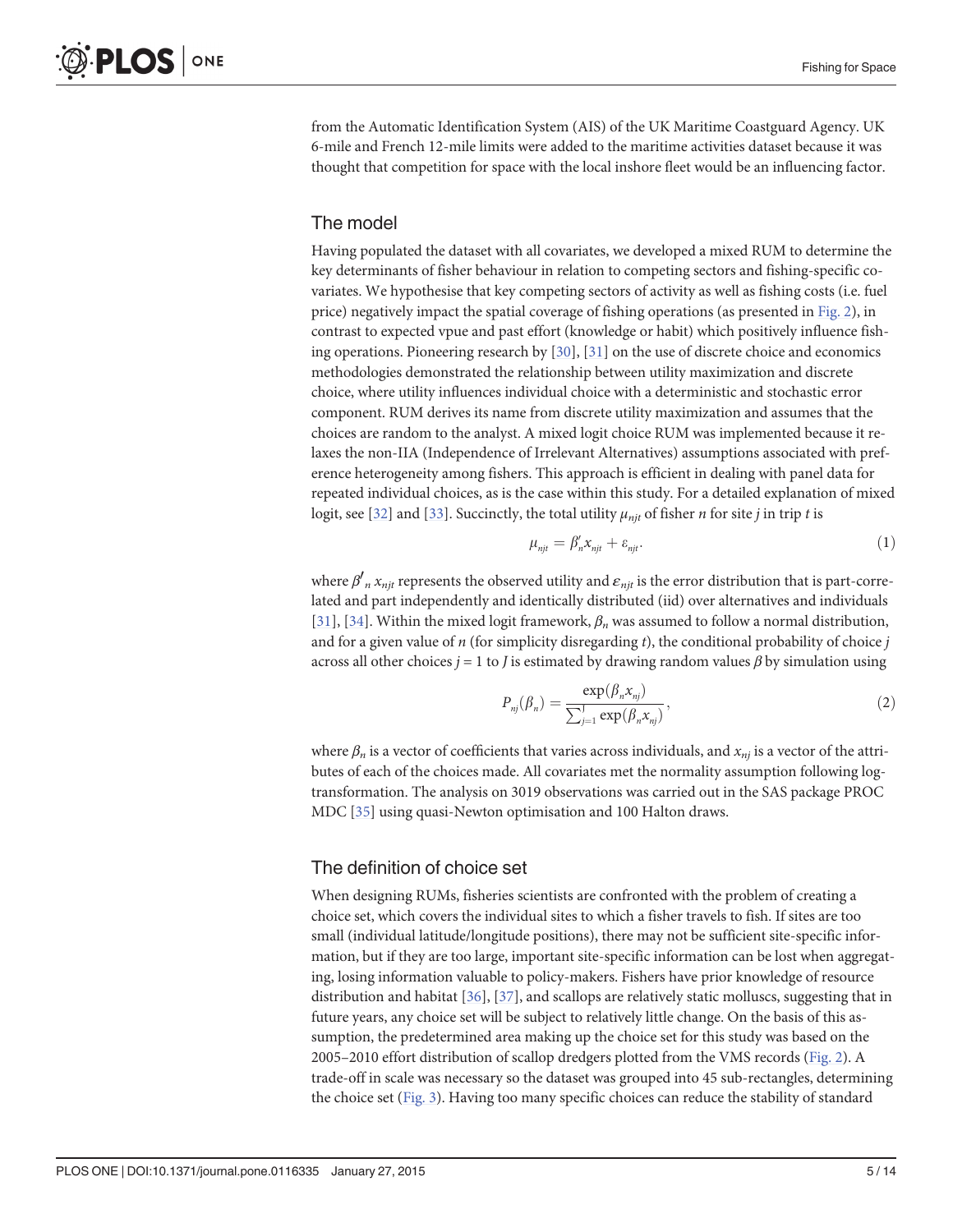<span id="page-5-0"></span>

[Figure 2.](#page-4-0) The eastern English Channel displaying total annual scallop dredging effort densities in hours fished (black pixels = 200 hours).

doi:10.1371/journal.pone.0116335.g002

algorithms for maximum likelihood estimation as the number of alternatives rises past around 50 due to data multicolinearity [\[38\]](#page-13-0).

#### Variable selection

Net benefit or profit per set of fishing trips is not easily computed as detailed cost data (variable and fixed) is costly to collect and such confidential information is not usually disclosed. Researchers therefore use a proxy of value per unit effort (vpue) rather than cost, which relates to the net benefit of variations in stock density [\[39\]](#page-13-0), [\[11\]](#page-12-0). Value per choice was calculated as a proportion of the total value (revenues from landings) per ICES rectangle based on effort (hours fished) derived from the VMS, and vpue was then computable. The average vpue by year, month and location was calculated for the fleet and lagged both by month and annually to take account of spatial fluctuations at different temporal scales. The past percentage of a particular vessel's scallop trips to a fishing location as a percentage of the fleet total elsewhere was used to represent fisher habit/experience and to track the seasonal nature of the fishery, as in [ $\overline{40}$ ], and was also lagged as above.

Where possible, fishers are assumed to maximise their returns [[41](#page-13-0)]. Subject to the weather and other factors, they trade off travel costs against the quality of the fishing grounds. A proxy for perceived costs was calculated based on the average fleet distance to landing port from VMS fishing locations, calculated using the Haversine formula [\[42\]](#page-13-0), weighted by mean average



[Figure 3.](#page-4-0) The eastern English Channel with ICES rectangles overlaid and the choice set represented by the hatching geo-referenced by ICES rectangle and the eight sub-rectangles within.

doi:10.1371/journal.pone.0116335.g003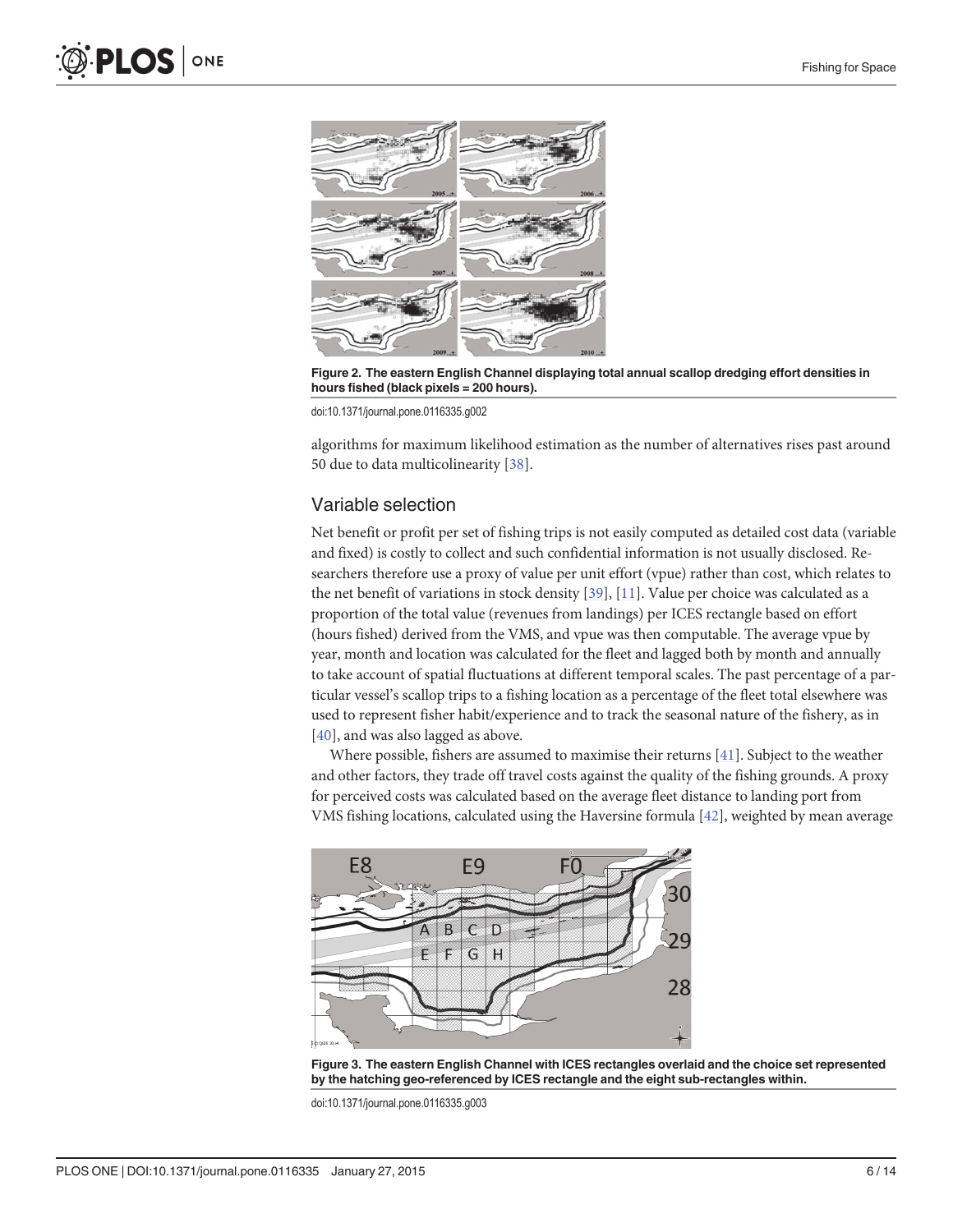<span id="page-6-0"></span>fuel price from fishing in the same location in the same month of the previous year fishing (i.e. lagged average costs). [[43](#page-13-0)] survey of fishers in the south west of England showed that fishers routinely keep track of fuel prices in order to forecast their potential earnings after deductions for other costs. Landing port was used as it was assumed that the fishers would have prior knowledge of seasonal market prices in the proximity of fishing locations.

Aggregate mining activity enters the model as the average percentage coverage of this mining activity in the location the previous month (to capture potential past activity as a nuisance to fishing operations). The 6 mile limit (as a proxy for the English restricted zone for certain vessels over 14m) and the 12-mile limit (as a proxy for the French internationally restricted zone) were treated as a spatial constraint. Maritime traffic was included as average hours in which a location was occupied by marine shipping traffic in the previous month. Finally, as a proxy for congestion and social influencing effects, we included the average hours fished the previous month by English, French and other (unidentified fishers grouped) fishing vessels. The variable selection set was merged with individual scallop trip data by year, month and location, such that for every trip, the decision-maker had a choice of the specified 45 subrectangles (Table 1). Based on the historic time-series of VMS data, fishing activity was ascribed to a particular sub-rectangle, and values took a value of 1 if a location was selected or 0 otherwise It is important to note that for any particular vessel and any given trip, a number of observations may exist in a number of different sub-rectangles, hence each choice is considered separately as components within a fishing trip).

#### Sensitivity analysis

To test the sensitivity to different variables the mean choice probabilities were calculated from the model output and then compared with mean choice probabilities after re-running the model under alternative scenarios where each variable was doubled/halved one at a time. The differences in probability of location choice, under each of these scenarios, show the magnitude of the effect on location choice and how sensitive the variables are to changes i.e. how the variables that penalise fishing operations (e.g. aggregate extraction, marine traffic, and fuel costs) affect fishers, in contrast to expected vpue which should encourage fishing operations.

Table 1. Definition of variables used in the RUM to model fisher location choice for the 45 ICES sub-rectangles in the eastern English Channel as defined in [Fig. 3.](#page-5-0)

| Variable                          | <b>Description</b>                                                                                                             |  |  |
|-----------------------------------|--------------------------------------------------------------------------------------------------------------------------------|--|--|
| Effort (yr)                       | Percentage of trips to the location in the same month as the previous year.                                                    |  |  |
| Effort (m)                        | Percentage of trips to the location in the previous month in the current year.                                                 |  |  |
| VPUE (yr)                         | Average vpue of scallops from fishing in the same location in the same month in<br>the previous year, in £'s per hours fished. |  |  |
| VPUE (m)                          | Average vpue of scallops from fishing in the same location the previous month<br>in the current year, in £'s per hours fished. |  |  |
| Traffic                           | Average hours occupied by marine traffic the previous month in the current<br>year.                                            |  |  |
| Aggregate                         | Average % coverage of area occupied by aggregate activity the previous month<br>in current year.                               |  |  |
| Fleet (English, French,<br>Other) | Average hours occupied by fishing activity by English, French and other fleets<br>the previous month in the year of fishing.   |  |  |
| Cost                              | Average distance to landing port multiplied by the fuel price the previous year<br>$(E)$ .                                     |  |  |
| 12mile                            | Average % coverage of the location by French 12 mile limit.                                                                    |  |  |
| 6mile                             | Average % coverage of the location by English 6 mile limit.                                                                    |  |  |

doi:10.1371/journal.pone.0116335.t001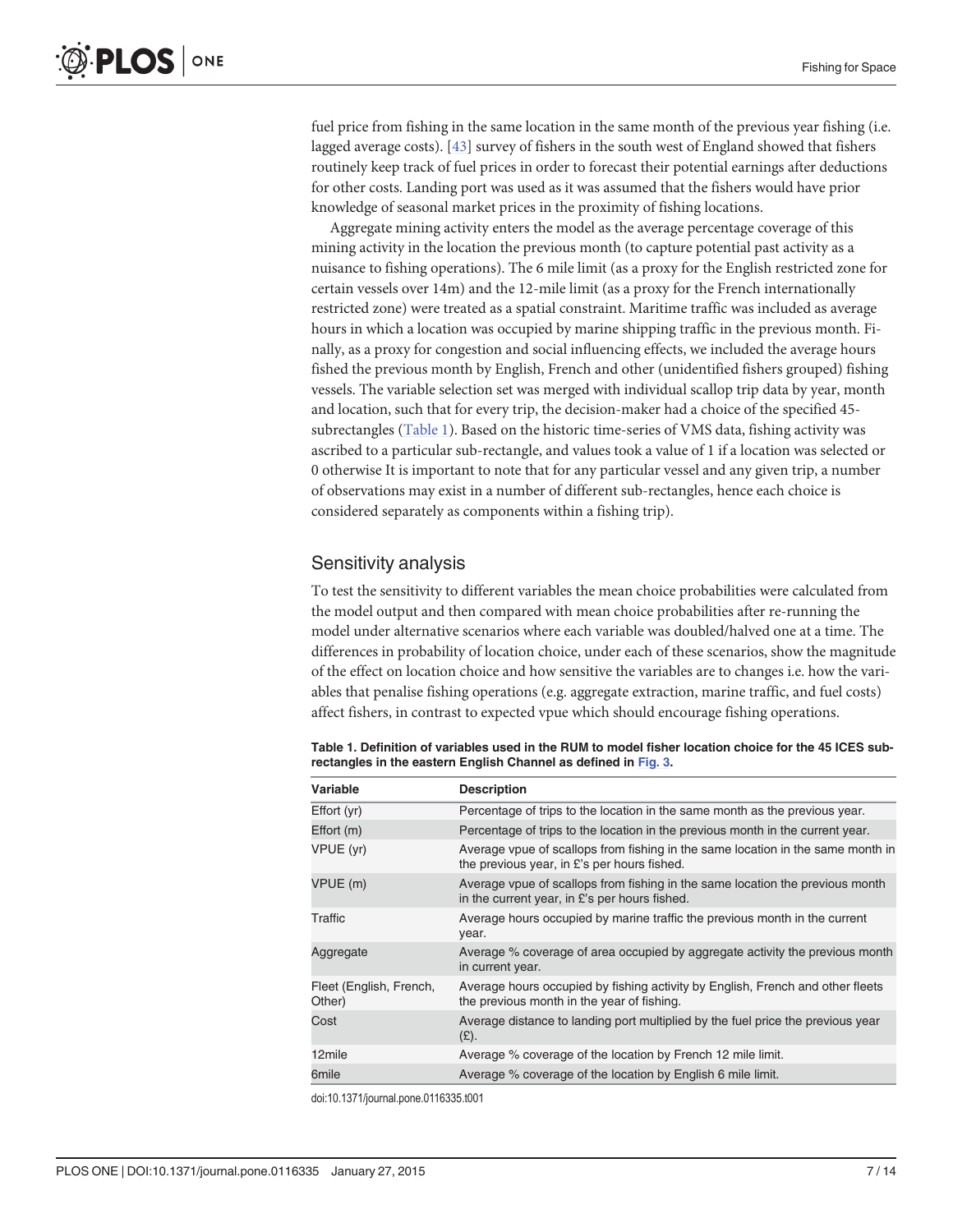| <b>Parameter</b>           | <b>Estimate</b> | <b>SE</b> | Significance |
|----------------------------|-----------------|-----------|--------------|
| traffic_m                  | $-0.1589$       | 0.0299    | ***          |
| traffic s                  | 0.0257          | 0.3244    |              |
| VPUE (yr)_m                | 0.0109          | 0.0231    |              |
| VPUE (yr)_s                | 0.1677          | 0.0715    | $***$        |
| VPUE (m)_m                 | 0.1317          | 0.0218    | ***          |
| VPUE (m)_s                 | 0.0708          | 0.1289    |              |
| Effort (yr)_m              | 0.1479          | 0.0429    | $***$        |
| Effort $(yr)$ <sub>S</sub> | 0.8723          | 0.0985    | $***$        |
| cost_m                     | $-0.2184$       | 0.0421    | ***          |
| cost_s                     | $-0.0105$       | 0.4042    |              |
| Effort (m)_m               | 0.9894          | 0.0432    | ***          |
| Effort (m)_s               | 0.8238          | 0.0786    | $***$        |
| aggregate_m                | $-0.0955$       | 0.0156    | ***          |
| aggregate_s                | $-0.3503$       | 0.0513    | $***$        |
| 6 mile †                   | $-0.3133$       | 0.0863    | $***$        |
| 12 mile $\dagger$          | $-0.2206$       | 0.1097    | $***$        |
| fleet (English)_m          | 0.0364          | 0.006452  | ***          |
| fleet (English)_s          | $-0.005047$     | 0.0443    |              |
| fleet (French)_m           | $-0.004345$     | 0.009317  |              |
| fleet (French)_s           | $-0.0412$       | 0.0406    |              |
| fleet (Other)_m            | 0.0214          | 0.006978  | ***          |
| fleet (Other)_s            | $-0.009928$     | 0.0562    |              |

<span id="page-7-0"></span>Table 2. Estimated parameter values, where the dependent variable took a value of 1 if a choice was made or 0 otherwise.

Parameters marked \_m are the normal mean coefficients and \_s are between-population standard deviations. Note: The coefficients for variables marked † are assumed to be fixed to allow for the fact that the probability of visiting a larger less restricted choice is higher than that for a smaller more restricted choice, all else equal, hence having this variable vary over fishers would not be meaningful [\[55](#page-13-0)]. df = 1 in all cases. Statistical significance at \* 10% level, \*\* 5% level, and \*\*\* 1% level.

doi:10.1371/journal.pone.0116335.t002

#### **Results**

The mixed model showed a McFadden's pseudo- $R^2$  of 0.19, suggesting a very good fit [\[44](#page-13-0)]. Theoretically, the range for McFadden's pseudo- $R^2$  is between 0 and 1, but the general rule of thumb is that any value from 0.2 to 0.4 suggests an excellent fit, comparable to an ordinary least squares (OLS)  $R^2$  of 0.7–0.9 [[45](#page-13-0)].

All mixed model coefficients were statistically significant ( $p < 0.01$ ) except the coefficient for the average vpue of scallop from fishing in the same location in the same month as in the previous year and the proxy for congestion/social influence in the previous month of the current year for the French fleet (Table 2). The estimated standard deviations of the estimates were not significantly different from the mean (indicating that the parameters do not vary significantly in the population of fishers) for past vpue, cost, average percentage coverage by marine traffic and average hours occupied by fishing activity by English/other fishing vessels. Conversely, the effort to the location in the previous month in the current year, the average percentage coverage by aggregate activity and the average effort in the same month the previous year did vary, perhaps relating to variations in characteristics of the fishers not captured in the model.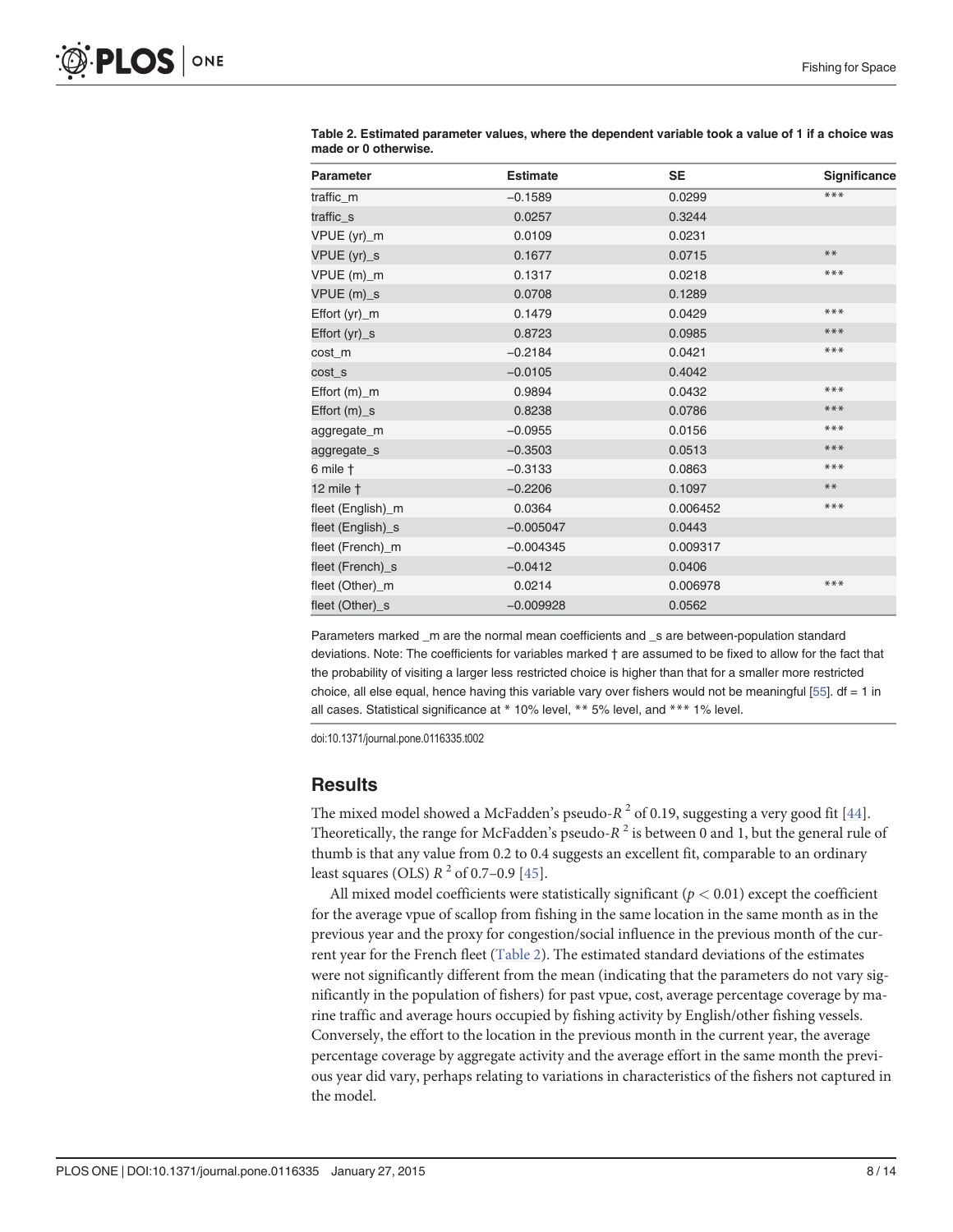<span id="page-8-0"></span>The effort distribution maps in [Fig. 2](#page-5-0), coupled with the model results ([Table 2\)](#page-7-0) show how the scallop dredges interact with the shipping traffic separation scheme, aggregates and fisheries outside the English 6 and French 12-mile limits. In general the mean coefficients show the signs one would expect: English scallop fishers are negatively affected by the English 6 and French 12 mile restrictions, as well as aggregate activity and marine traffic. Despite this, in every year of the study there was a large amount of fishing effort in these areas, even more so in 2010 within the high-traffic area, perhaps because of a trade-off with larger expected vpue in these areas. There is a significant positive influence of vpue in the previous month on the tactics of fishers, but not of vpue in the same month of the previous year, which strongly suggests inyear variability is the key driver of behaviour. In contrast, cost was a negative influence as expected. Past effort variables, which were included to depict habit or knowledge of past success of fishing grounds, have positive coefficients, suggesting they are important drivers of fisher location choice.

As part of a 'what if analysis' a series of numerical simulations revealed that fishers responded to a 50% decrease in % area covered by aggregate extraction differently depending on the spatial position of the activity. In an area close to shore associated with aggregate extraction (30E9G), there was a relatively large difference in probability of fishing, of +0.012, while there were small noticeable increases in nearby areas 30E9F and 29F0C. Doubling the coverage of aggregate extraction resulted in fishers moving out of these locations (notably these same areas, 30E9G, 30E9F and 29F0C) with a change of probability of −0.018, −0.012 and −0.004 respectively. Fishers moved into a more offshore site of existing extraction (29F0B), which recently has contained very high fishing effort, with a change in probability of +0.014. These observations suggest that aggregate mining activity heavily influences fisher decision making, possibly due to knowledge of the habitat that scallops live in, coupled with past experience ([Fig. 2](#page-5-0)).

Most of the main scallop grounds are located within busy marine traffic areas ([Fig. 2](#page-5-0)) and therefore one would expect that with a decrease in traffic intensity there would be less competition for space and fishers would move into these areas. Maritime traffic, however, showed relatively small effects. Doubling the coefficient of maritime traffic intensity resulted in fishing effort being displaced out of the traffic lanes, essentially spreading out, whereas halving the coefficient led to an increase in predicted effort into the traffic lanes, most notably 29F0A, 29F0B and 29F0C. Changes in expected fuel cost did not result in large significant differences in probabilities of site choice. When fuel prices are halved fishers move closer in shore to the English ports, in contrast when they are doubled fishers move to areas offshore where the concentration of fishers and expected vpue is at its highest (e.g. areas, 29F0B, 29F0C and 29F0D) or nearer to French landing ports, resulting in a 'complimentary effect' with expected costs and expected vpue ([Fig. 4](#page-9-0)).

#### **Discussion**

It is widely recognised that decision-makers and managers desire an ecosystem-based approach to address interlinked drivers of social well-being [[46](#page-13-0)]. Marine Spatial Planning necessitating the balancing of multiple objectives; fisheries managers need to understand the implications of effort displacement from closing an area and the unforeseen consequences of their management actions (e.g. effects on other marine life, economic implications and effects on other maritime sectors). Several authors have stressed the importance of anticipating fisher behaviour in response to management regulation, in order to reduce implementation error [\[47\]](#page-13-0)–[[49](#page-13-0)]. Here, a mixed logit RUM was applied at fine-scale resolution to assess the key determinants of scallop fisher behaviour in the eastern English Channel, so that if a regulation or new activity emerges, fishing effort re-allocation can potentially be predicted.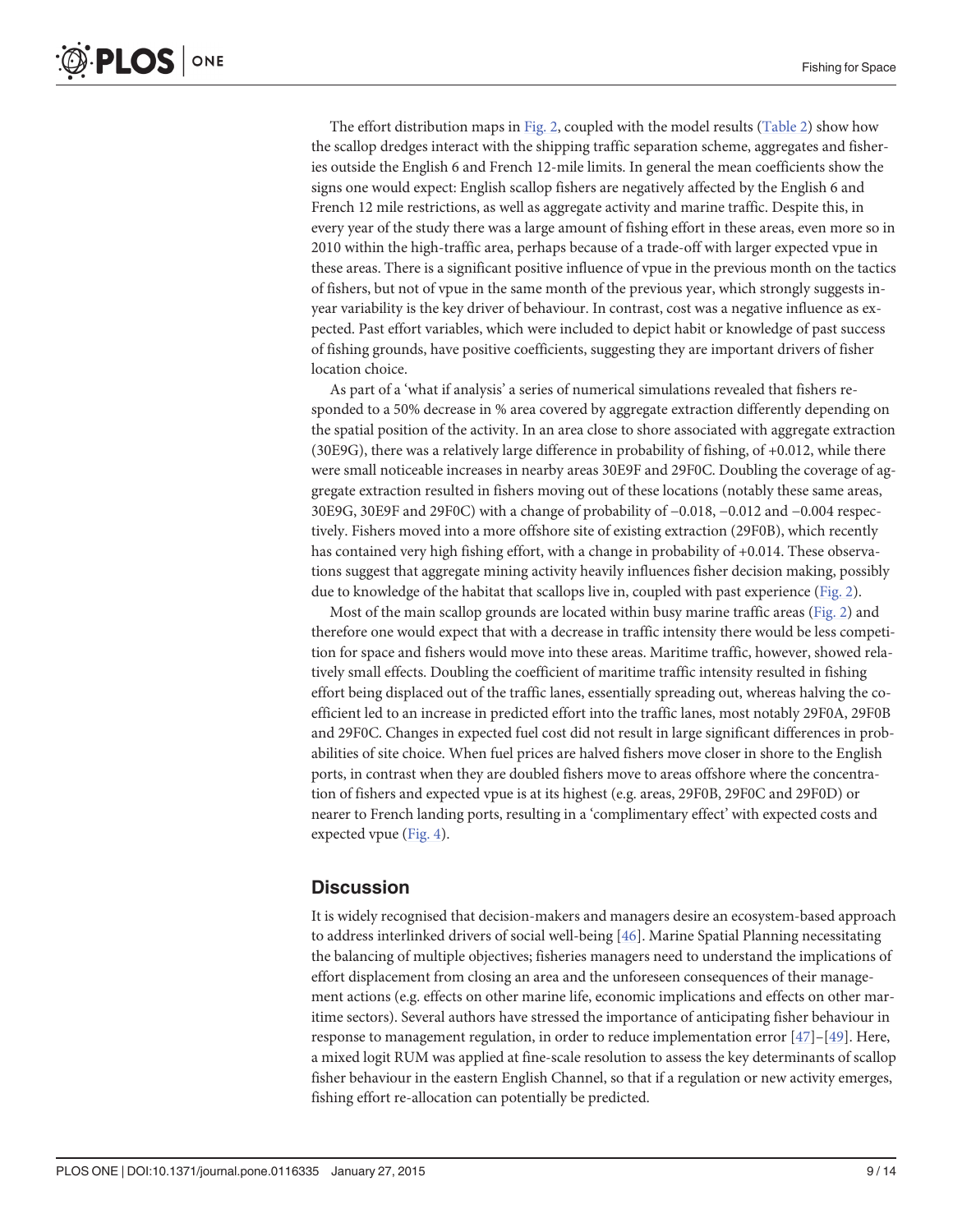<span id="page-9-0"></span>

[Figure 4.](#page-8-0) Changes in probabilities when halving or doubling each variable in contrast to the benchmark model's observed variable mean values.

doi:10.1371/journal.pone.0116335.g004

A key finding was that past fishing success in a location within the previous month was a good predictor of continued fishing in that location. This can be interpreted as a proxy for habit, knowledge or experience, as in other studies [\[40\]](#page-13-0), [\[10\]](#page-12-0). Similarly, the expected marginal net revenue of visiting one fishing site rather than another, in terms of vpue, was significant as expected [\[50](#page-13-0)]. This is more apparent for the vpue in the previous month, rather than in the same month the year before, potentially capturing either seasonality or more likely short-term temporal correlations in stock abundance (see [Table 2](#page-7-0)). Surprisingly, perceived fuel costs were not a major driver in choice of fishing grounds, possibly because of the proximity of grounds to landing ports in the eastern English Channel. The French12-mile limit and English 6 mile limit unsurprisingly had negative influences on fisher site choice, possibly because of productive fishing grounds within limits, which are rendered unavailable to the scallop vessels. Nevertheless competition from the inshore national fleet could become an issue if the fleet is forced to occupy a reduced spatial geographic footprint than was previously the case, for example by spatial closures. Of further policy importance are the effects of other commercial maritime activities (e.g. transport, aggregates mining) on the behaviour of the scallop fleet. If interactions with these sectors are better characterised then the implications for the scallop fleet of other maritime sectors can be assessed in advance.

The analysis indicates that this fleet exhibits some risky behaviour in their responses, as the mean of the coefficients determining site choice and the estimated standard deviation of the coefficients in [Table 2](#page-7-0) show highly significant estimates of some of the drivers, suggesting that the parameters vary within the wider population of fishers  $[40]$  $[40]$  $[40]$ . The signs of the standard deviations in some instances are negative, but for estimation purposes they are free to take any sign, because the normal distribution is symmetrical around its mean, and the absolute value can be taken to estimate the variance. For the coefficients that do vary between fishers (i.e. previous effort (last month and last year) and presence of aggregate extraction) we can assess what proportion of the population of fishers see these factors as positive or negative when making decisions about site choice. Taking the mean and standard deviation together the point estimates of the coefficients can be calculated by standardising the scores (z scores) and thus a probability can be calculated. The model suggests that 88% of the population of fishers see effort in the past month as a positive inducement to fishing in the same location again and 12%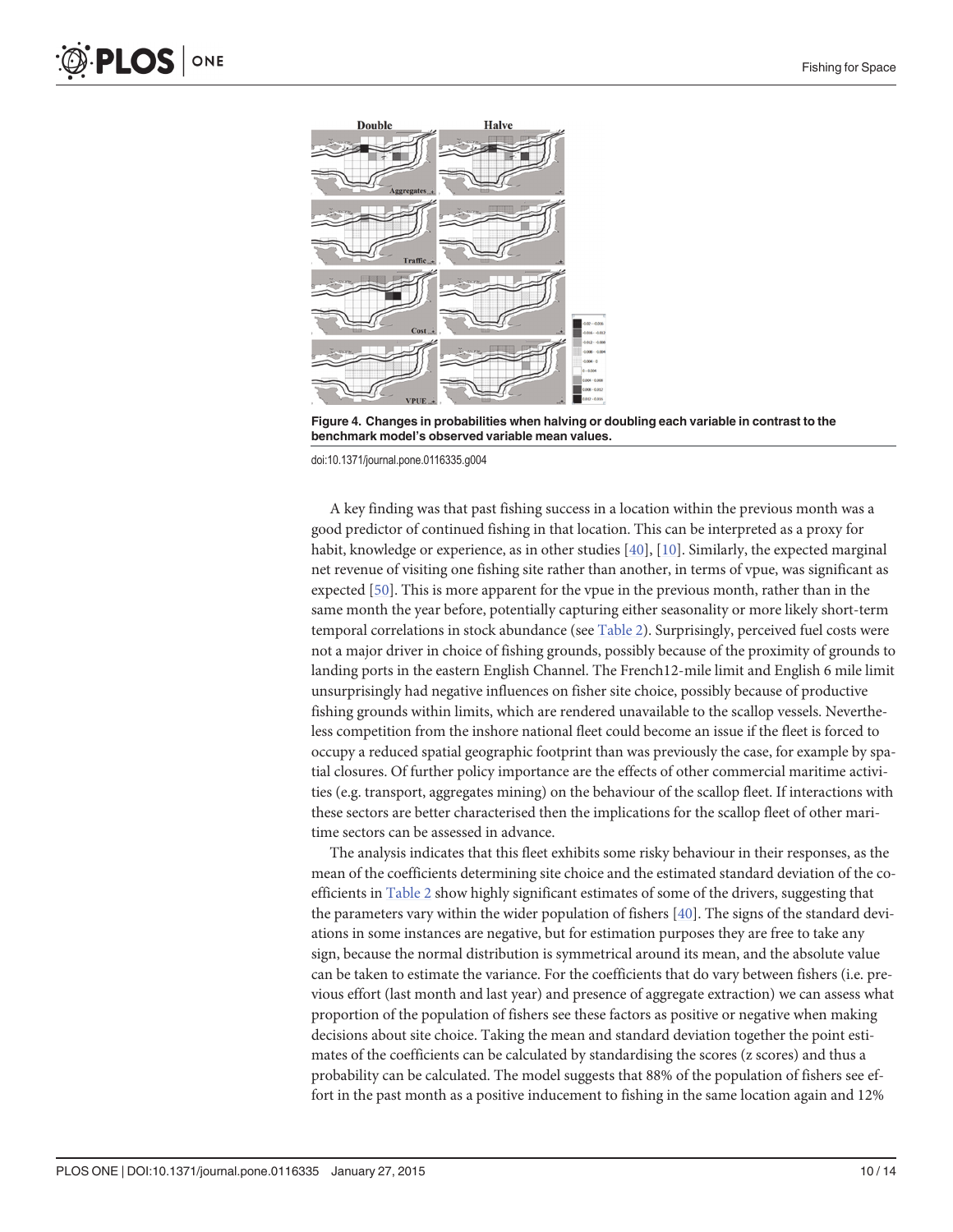<span id="page-10-0"></span>see it as a negative inducement, which will be dependent on the time they spent in the location previously and their success in terms removing the harvestable biomass, if they 'fished out' an area they are unlikely to return. Similarly past effort in the same month of the previous year is a positive influence on location choice for 58% of fishers. The areas occupied by aggregates mining are chosen more than expected with about 40% preferring fishing in these areas, in contrast to the other 60% seeing it as a negative influence, confirming the assumption that the aggregate industry does impact scallop fishing. [[15](#page-12-0)] found that by setting aside marine areas for aggregates mining, this resulted in reduced fishing effort. Since 2005, aggregate extraction licences have been granted over large areas  $[51]$ . This is contrary to  $[52]$  $[52]$  $[52]$  findings for sole, which suggests that aggregate mining can have a positive effect on the catchability of sole by beam trawlers and hence on profitability. Perhaps, increased turbidity increases sole catchability (by reducing visual cues for escape and/or fish being disturbed from the seabed) or the dispersal of food into the water column encourages sole to move away from the bottom to feed or they may favour the previously mined area because of changed food resources or substrate. In stark contrast however, a recent study by [[53](#page-13-0)] using time series cross correlation approach concluded that aggregate extraction activity, proximity and intensity didn't have any impact on fisher activity. The differences could be attributed to the different statistical approaches employed. In the approach adopted by  $[53]$  $[53]$  $[53]$ , only one sector of activity was investigated, in contrast to this study whereby two competing sectors were studied with the inclusion of economic data. ARIMA models (such as those employed by [\[53\]](#page-13-0)) do not take account of individual behavioural interactions and are purely based on past time series behaviour, however they remain an excellent tool to support expert judgment.

The shipping Traffic Separation Scheme (TSS) in the English Channel controls one of the busiest shipping lanes in the world and attempts to mitigate against the possibility of maritime accidents, but can also impede fishing. The output from the model suggests that the presence of a TSS significantly reduces the probability of a fisher choosing a location, suggesting that the policy is having the desired effect of separating fishing from other activities, though at the cost of reduced ability to choose areas of potential high profitability.

This study gives clues to policy makers about the likely impact of their actions on fisher behaviour. For example, an increase in traffic densities would have a high chance of displacing effort to local inshore waters ([Fig. 4](#page-9-0)). Conversely, the fleet responds to higher fuel cost by going further offshore with the expectation of the reward of higher returns, and when costs are lower they fish equally between inshore and offshore locations as they are not forced to cover higher costs by fishing in areas with highest vpues. [Fig. 4](#page-9-0) suggests that when aggregate mining is doubled there is a greater increase in fishing activity offshore and when halved there appears to be movement of fishing into the location of extraction. Also of note is the movement of vessels towards the French 12 mile limit, resulting in shorter distances to land to French ports.

A further important observation is that if one of the parameters that disadvantages fishers' (e.g. shipping traffic densities) is altered, the competition for space effectively increases and the fishery spreads out. This may be because the traffic lanes are home to the best scallop fishing grounds and the specific location a vessel relocates to is the one with the next best trade-off between expected catch rates and distance to landing ports. This is also apparent for the competition with the aggregate sites, which are located in the heart of good scallop fishing grounds. Any reduction of the space taken up by aggregate mining, especially inshore results in an increase in effort allocation to those locations. This "fishing for space" where observed, could be viewed as symptomatic of competition within the fleet as well as a response to other sectors, and hence this could be used as a direct measure of spatial conflicts.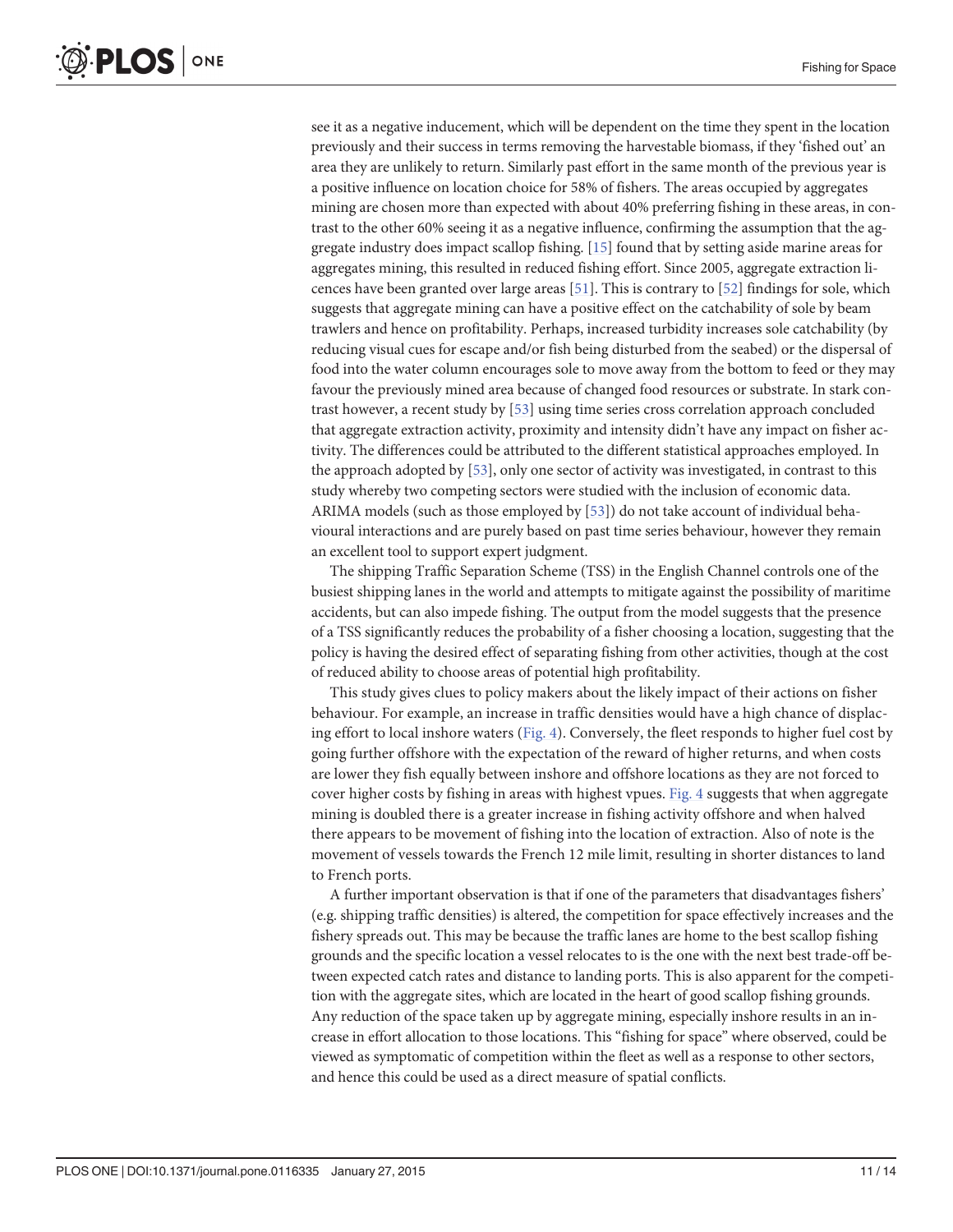## <span id="page-11-0"></span>Conclusions and Future Work

The Eastern English Channel is a shared resource and there is increasing competition for space and resources, requiring novel management approaches that account for all or some of the interactions between sectors. To our knowledge, no other study has used a mixed RUM at fine resolution to assess key determinants of human behaviour in relation to different maritime sectors and as a possible tool for MSP. The results are promising and lay the foundations for future work that could include adding Marine Conservation Zones (MCZs) to the model. Final decisions on where MCZs will be introduced in the English Channel and what activities will be excluded are still to be clarified or have only recently been resolved, so it was not appropriate to incorporate simulated closures into the model. Nevertheless, the approach taken could be applied to other fleets, as RUMs offer the capacity to model individual behaviour at fine spatial and temporal scales needed for assessing the implications of policy decisions [\[54\]](#page-13-0). It would also be desirable to re-fit the data to recent data where fishing effort is more stable (during the investigated time period effort gradually increased) and as such results could appear somewhat different. Further work might include the Scottish fleet which represent a large proportion of scallop fishing effort in the eastern English Channel, evaluating trade-offs with both socio-economic and conservation objectives using efficient and effective spatial planning tools such as Marxan and MinPatch.

## Acknowledgments

The research leading to these results has received funding from the European Union's Seventh Framework Programme for research, technological development and demonstration (FP7/ 2007–2013) within the Ocean of Tomorrow call under Grant Agreement No.266445 for the project Vectors of Change in Oceans and Seas Marine Life, Impact on Economic Sectors "(VECTORS)" and time under Cefas contract (Seedcorn 67100G). We thank Andy Payne and Jim Ellis (Cefas) for their constructive advice and inputs to the work and paper, the UK's Department of Energy and Climate Change (DECC) for providing data on fuel price, Royal Haskoning for supplying the commercial aggregate data and the Marine Coastguard Agency (MCA) for the AIS maritime traffic data. The paper is a contribution to Imperial College's Grand Challenges in Ecosystems and the Environment initiative.

## Author Contributions

Conceived and designed the experiments: AT PM YV. Performed the experiments: AT PM YV. Analyzed the data: AT YV. Contributed reagents/materials/analysis tools: AT YV. Wrote the paper: AT JB JP EJMG.

## References

- [1.](#page-1-0) EC (2008) Communication from the Commission: Roadmap for Maritime Spatial Planning: Achieving Common Principles in the EU. Brussels, 25.11.2008, COM(2008) 791 final.
- [2.](#page-1-0) EC (2007) "Communication from the Commission to the European Parliament, the Council, the European Economic and Social Committee and the Committee of the Regions", An Integrated Maritime Policy for the European Union, COM (2007) 575 final, Brussels, 10.10.2007.
- [3.](#page-1-0) EC (2008) Directive 2008/56/EC of the European Parliament and the Council of 17 June 2008 establishing a Framework for Community Action in the Field of Marine Environmental Policy. Official Journal L 164, 25/06/2008 P. 0019–0040. doi: [10.1016/j.marenvres.2012.03.003](http://dx.doi.org/10.1016/j.marenvres.2012.03.003) PMID: [22494853](http://www.ncbi.nlm.nih.gov/pubmed/22494853)
- [4.](#page-1-0) Kraus G, Pelletier D, Dubreuil J, Möllmann C, Hinrichsen HH, et al. (2009) A model-based evaluation of Marine Protected Areas: the example of eastern Baltic cod (Gadus morhua callarias L.). ICES Journal of Marine Science 66: 109–121.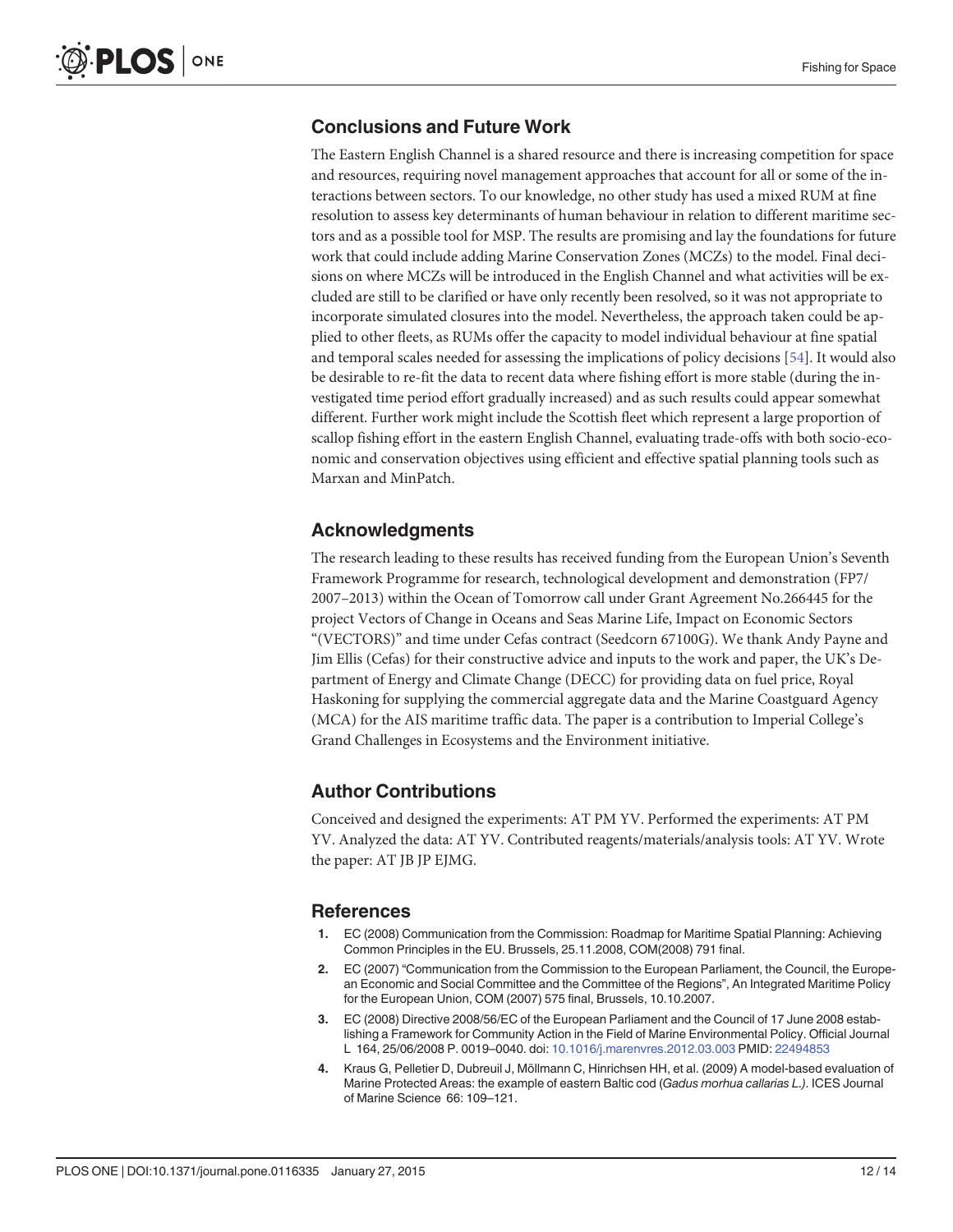- <span id="page-12-0"></span>[5.](#page-1-0) Bastardie F, Vinther M, Nielsen JR, Ulrich C, Storr-Paulsen M (2010) Stock-based vs. fleet-based eval-101: 188−202. uation of the multi-annual management plan for the cod stocks in the Baltic Sea. Fisheries Research
- [6.](#page-1-0) NSRAC (2005) The Fisheries Secretariat 05/13/2005: North Sea RAC discusses spatial planning.
- [7.](#page-1-0) Degnbol P, Wilson DC (2008) Spatial planning on the North Sea: a case of cross-scale linkages. Marine Policy 32: 189–200.
- [8.](#page-1-0) Peterman RM (2004) Possible solutions to some challenges facing fisheries scientists and managers. ICES Journal of Marine Science 61: 1331–1343.
- [9.](#page-1-0) Smith CL, McKelvey R (1986) Specialist and generalist roles for coping with variability. North American Journal of Fishery Management 6: 88–99.
- [10.](#page-1-0) Salas S, Gaertner D (2004) The behavioural dynamics of fishers: management implications. Fish and Fisheries 5: 153–167.
- [11.](#page-1-0) Vermard Y, Marchal P, Mahévas S, Thébaud O (2008). A dynamics model of the Bay of Biscay pelagic<br>fleet simulating fishing trip choice: the response to the closure of the European anchovy (*Engraulis*<br>encrasicolus) fish fleet simulating fishing trip choice: the response to the closure of the European anchovy (Engraulis
- 12. Andersen BS, Vermard Y, Ulrich C, Hutton T, Poos JJ (2010) Challenges in integrating short-term be-fish fishery. Fisheries Research 102: 26−40. haviour in a mixed-fishery Management Strategies Evaluation frame: a case study of the North Sea flat-
- [13.](#page-1-0) Tidd AN, Hutton T, Kell LT, Blanchard JL (2012) Dynamic prediction of effort re-allocation in mixed fishfish fishery. Fisheries Research 102: 26–40.<br>Tidd AN, Hutton T, Kell LT, Blanchard JL (201.<br>eries. Fisheries Research 125/126: 243–253.
- [14.](#page-1-0) Coglan L, Pascoe S, Mardle S, Hutton T (2004) An analysis of the characteristics of fishers and their be-<br>haviour strategies following area closures. In: Matsuda et al., editors. Proceedings of the 12th Interna-<br>tiona haviour strategies following area closures. In: Matsuda et al., editors. Proceedings of the 12th Interna-2004. (CD-Rom).
- [15.](#page-2-0) Cooper KM (2005) Cumulative effects of marine aggregate extraction in an area east of the Isle of Wight. A fishing industry perspective. Science Series Technical Report, CEFAS Lowestoft, 126: 28pp. Available: [http://www.cefas.co.uk/publications/techrep/tech126.pdf.](http://www.cefas.co.uk/publications/techrep/tech126.pdf) Accessed 2014 June 13.
- [16.](#page-2-0) Pawson MG (1995) Biogeographical identifcation of English Channel fish and shellfish stocks. MAFF Fisheries Research Technical Report 99. CEFAS, Lowestoft, 72 pp.
- [17.](#page-2-0) EC (1992) Council Directive 92/43/EEC on the Conservation of Natural Habitats and of Wild Fauna and Flora. Official Journal L 206.
- [18.](#page-2-0) Marine Management Organisation (2012) UK Sea Fisheries Statistics 2012.
- [19.](#page-2-0) Defra (2011) Consultation on a new evidence based for a proposed new English scallop order. London: Defra.
- [20.](#page-2-0) Radford L (2013) UK Sea Fisheries Statistics 2012. Page 182. London.
- [21.](#page-2-0) Dobby H, Millar S, Blackadder L, Turriff J, McLay A (2012) Scottish Scallop Stocks: Results of 2011 Stock Assessments. Marine Science Scotland, Edinburgh. 158pp.
- [22.](#page-3-0) Mangi SC, Rodwell RD, Hattam C (2011) Assessing the impacts of establishing MPAs on fishermen and fish merchants: the case of Lyme Bay, UK. AMBIO 40: 457. PMID: [21848135](http://www.ncbi.nlm.nih.gov/pubmed/21848135)
- [23.](#page-3-0) Howell TRW, Davis SEB, Donald J, Dobby H, Tuck I, et al (2006) Report of Marine Laboratory Scallop Stock Assessments. Report No. 08/06, Fisheries Research Services.
- [24.](#page-3-0) EC (2000) Data Collection Regulation (EC 1543/2000) Official Journal L 176, 15/07/2000 P. 0001– 0016.
- [25.](#page-3-0) EC (2003) Directive No. 2244/2003 Laying down detailed provisions regarding satellite-based vessel 0016.<br>EC (2003) Directive No. 2244/2003 Laying down detailed provisions regarding s<br>monitoring systems. Official Journal of the European Union 2003, L333: 17−27.
- [26.](#page-3-0) EC (2009) Council Regulation (EC) No. 1224/2009 of 20 November 2009 establishing a community control system for ensuring compliance with the rules of the common fisheries policy. Official Journal of the European Union 2009; L 343/1.
- [27.](#page-3-0) Mills CM, Townsend SE, Jennings S, Eastwood PD, Houghton CA (2007) Estimating high resolution 64: 248−255. trawl fishing effort from satellite based vessel monitoring system data. ICES Journal of Marine Science
- [28.](#page-3-0) Lee J, South AB, Jennings S (2010) Developing reliable, repeatable, and accessible methods to provide high-resolution estimates of fishing-effort distributions from vessel monitoring system (VMS) data. ICES Journal of Marine Science 67: 1260–1271.
- [29.](#page-3-0) Hintzen NT, Bastardie F, Beare D, Piet GJ, Ulrich C, et al. (2012) VMStools: open-source software for the processing, analysis and visualisation of fisheries logbook and VMS data. Fisheries Research 115/ 116: 31–43.